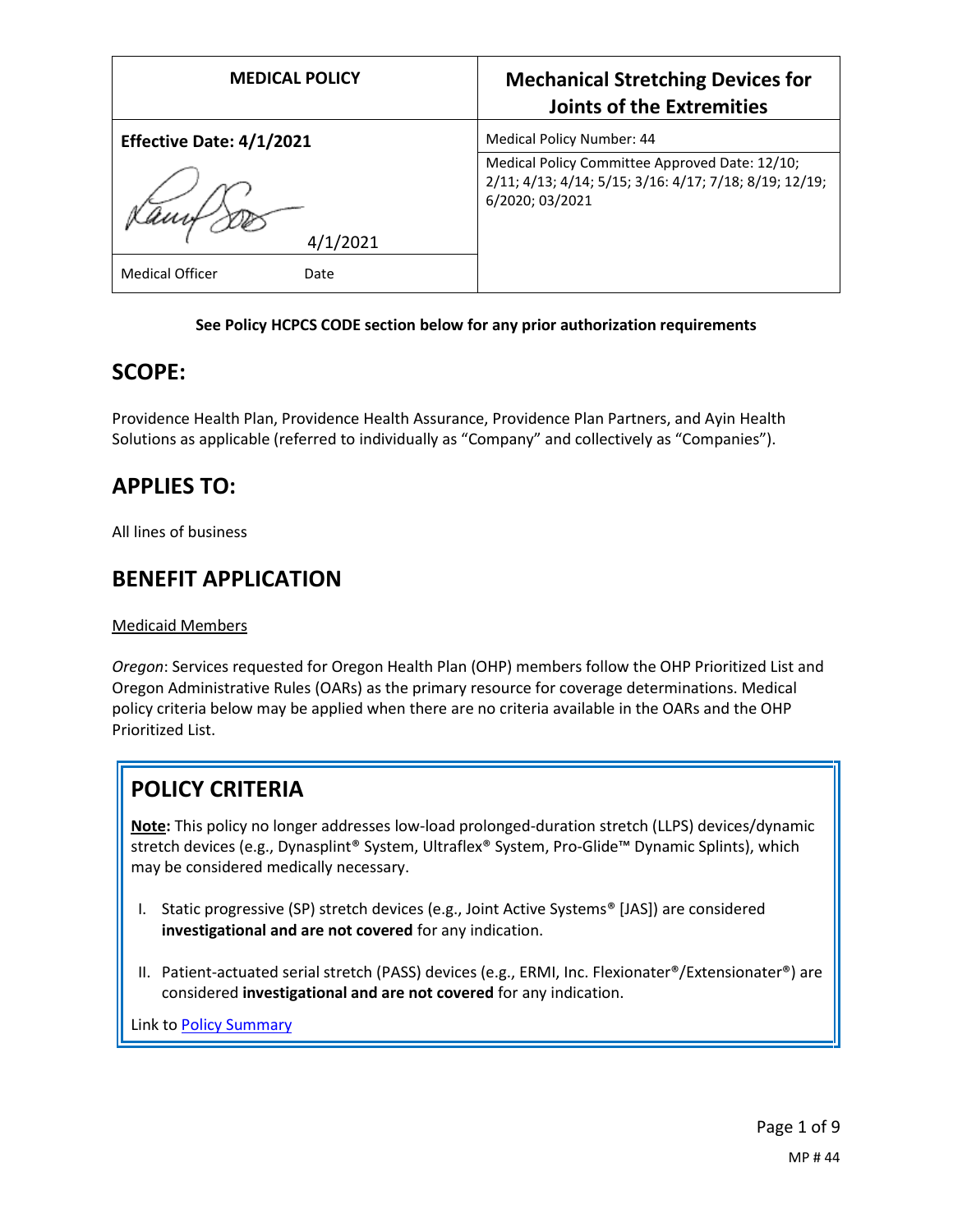## **HCPCS CODES**

| <b>All Lines of Business</b>                                                                    |                                                                                                                                                           |
|-------------------------------------------------------------------------------------------------|-----------------------------------------------------------------------------------------------------------------------------------------------------------|
| <b>Not Covered</b>                                                                              |                                                                                                                                                           |
| <b>Static Progressive (SP) Stretch Devices</b>                                                  |                                                                                                                                                           |
| E1801                                                                                           | Static progressive stretch elbow device, extension and/or flexion, with or without range<br>of motion adjustment, includes all components and accessories |
| E1806                                                                                           | Static progressive stretch wrist device, flexion and/or extension, with or without range<br>of motion adjustment, includes all components and accessories |
| E1811                                                                                           | Static progressive stretch knee device, extension and/or flexion, with or without range of<br>motion adjustment, includes all components and accessories  |
| E1816                                                                                           | Static progressive stretch ankle device, flexion and/or extension, with or without range<br>of motion adjustment, includes all components and accessories |
| E1818                                                                                           | Static progressive stretch forearm pronation / supination device, with or without range<br>of motion adjustment, includes all components and accessories  |
| E1821                                                                                           | Replacement soft interface material/cuffs for bi-directional static progressive stretch<br>device                                                         |
| E1831                                                                                           | Static progressive stretch toe device, extension and/or flexion, with or without range of<br>motion adjustment, includes all components and accessories   |
| E1841                                                                                           | Static progressive stretch shoulder device, with or without range of motion adjustment,<br>includes all components and accessories                        |
| <b>Unlisted Codes</b>                                                                           |                                                                                                                                                           |
| All unlisted codes will be reviewed for medical necessity, correct coding, and pricing at the   |                                                                                                                                                           |
| claim level. If an unlisted code is billed related to services addressed in this policy then it |                                                                                                                                                           |
| will be denied as not covered.                                                                  |                                                                                                                                                           |
| <b>Patient-Actuated Serial Stretch (PASS) Devices</b>                                           |                                                                                                                                                           |
| E1399                                                                                           | Durable medical equipment, miscellaneous                                                                                                                  |

## **DESCRIPTION**

## **Joint Contracture**

A joint contracture is characterized by a chronically reduced range of motion (ROM) secondary to structural changes in non-bony tissues, including muscle, tendons, ligaments, and skin. This joint dysfunction is due to elastic connective tissue being replaced with inelastic fibrous material, which is most commonly due to prolonged immobilization following surgery or trauma. Treatment and prevention of joint contractures include manual joint mobilization by a physical therapist, serial plastering, static splinting, mechanical stretching devices, continuous device-assisted passive motion (CPM), massage, exercise, electrical stimulation, botulinum toxin, and surgery.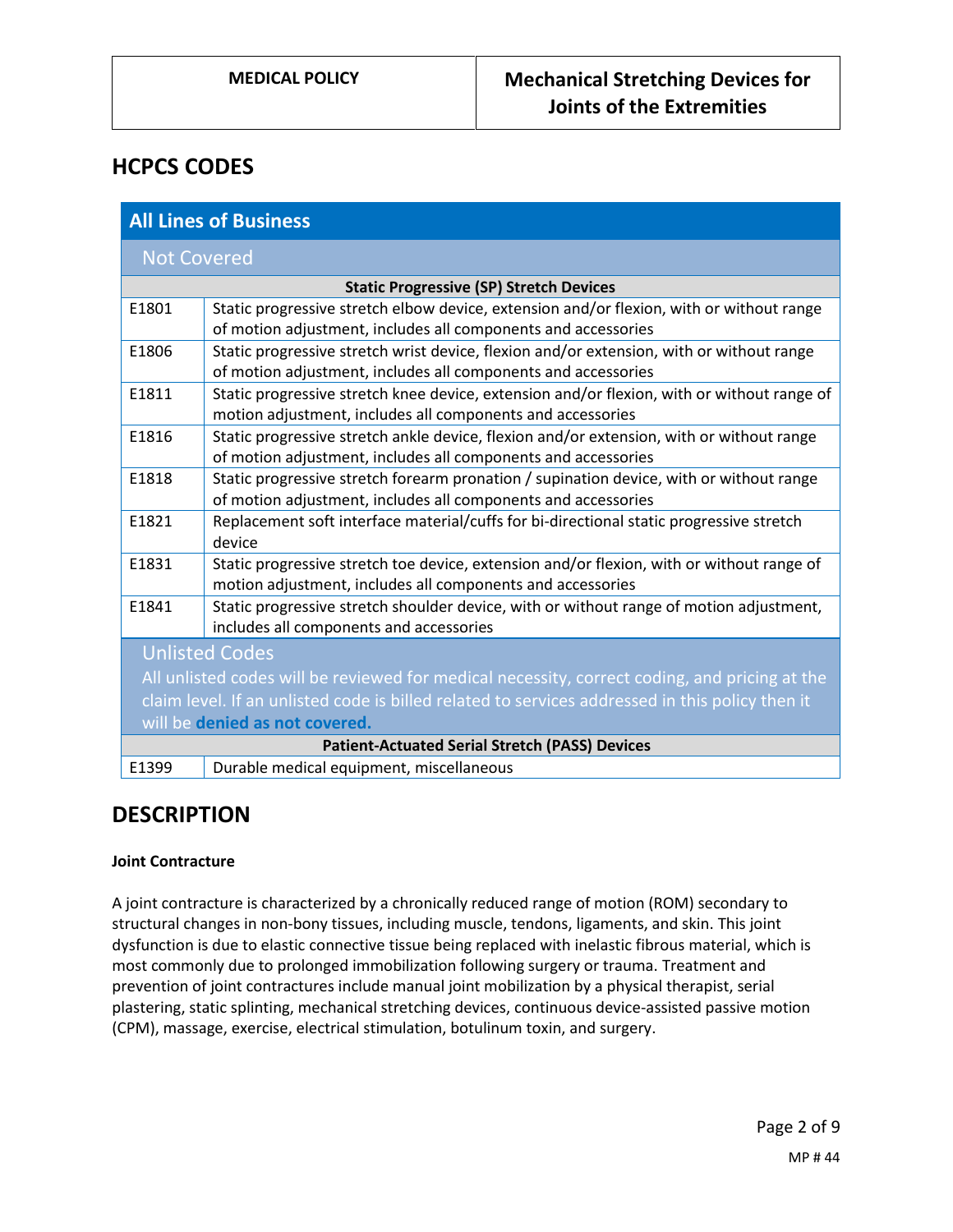#### **Static Progressive (SP) Stretch Devices**

SP stretch devices hold the joint in a set position while allowing for modification of the joint angle and may also allow for active motion without resistance. The SP device does not exert stress on the tissue unless the joint angle is set to maximum range of motion.

Static progressive (SP) stretch devices include:

● Joint Active Systems<sup>®</sup> (JAS) Static Progressive Stretch devices (finger, wrist, elbow, shoulder, knee, ankle)

#### **Patient-Actuated Serial Stretch (PASS) Devices**

PASS devices allow for resisted active and passive motion within a limited range. PASS devices are adjusted by the patient and provide a low-to-high level load to the joint using pneumatic (e.g., Extensionator®) or hydraulic (e.g., Flexionator®) systems.

Patient-actuated serial stretch (PASS) devices include:

- ERMI, Inc. Knee Extensionator<sup>®</sup>
- ERMI, Inc. Knee/Ankle Flexionator<sup>®</sup>
- ERMI, Inc. Shoulder Flexionator<sup>®</sup>
- ERMI, Inc. MPJ Extensionator<sup>®</sup>
- ERMI, Inc. Elbow Extensionator<sup>®</sup>

## **REVIEW OF EVIDENCE**

A review of the ECRI, Hayes, Cochrane, and PubMed databases was conducted regarding the use of static progressive (SP) and patient-actuated serial (PASS) stretch devices as a treatment of joint contracture. Below is a summary of the available evidence identified through February of 2021.

#### **Static Progressive (SP) and Patient-Actuated Serial (PASS) Stretch Devices**

#### Systematic Reviews

In 2018 (updated 2020), Hayes conducted an evidence review to the efficacy and safety of mechanical stretching devices for contracture of any joint due to any cause.<sup>1</sup> A search of the peer-reviewed literature identified 23 studies as eligible for inclusion; however, very few of these studies evaluated static progressive (SP) and patient-actuated serial (PASS) stretch devices. The majority and highest quality studies evaluated low-load prolonged-duration stretch (LLPS) devices. Studies enrolled 21 to 192 patients and the outcome measures included range of motion (ROM), joint function, joint pain, and type and rate of complications. Nine of the studies did not assess outcomes beyond the end of treatment. The remaining studies follow-up periods ranged from 1 to 39 months post-treatment. The following sections summarize the available evidence identified by Hayes for SP and PASS devices.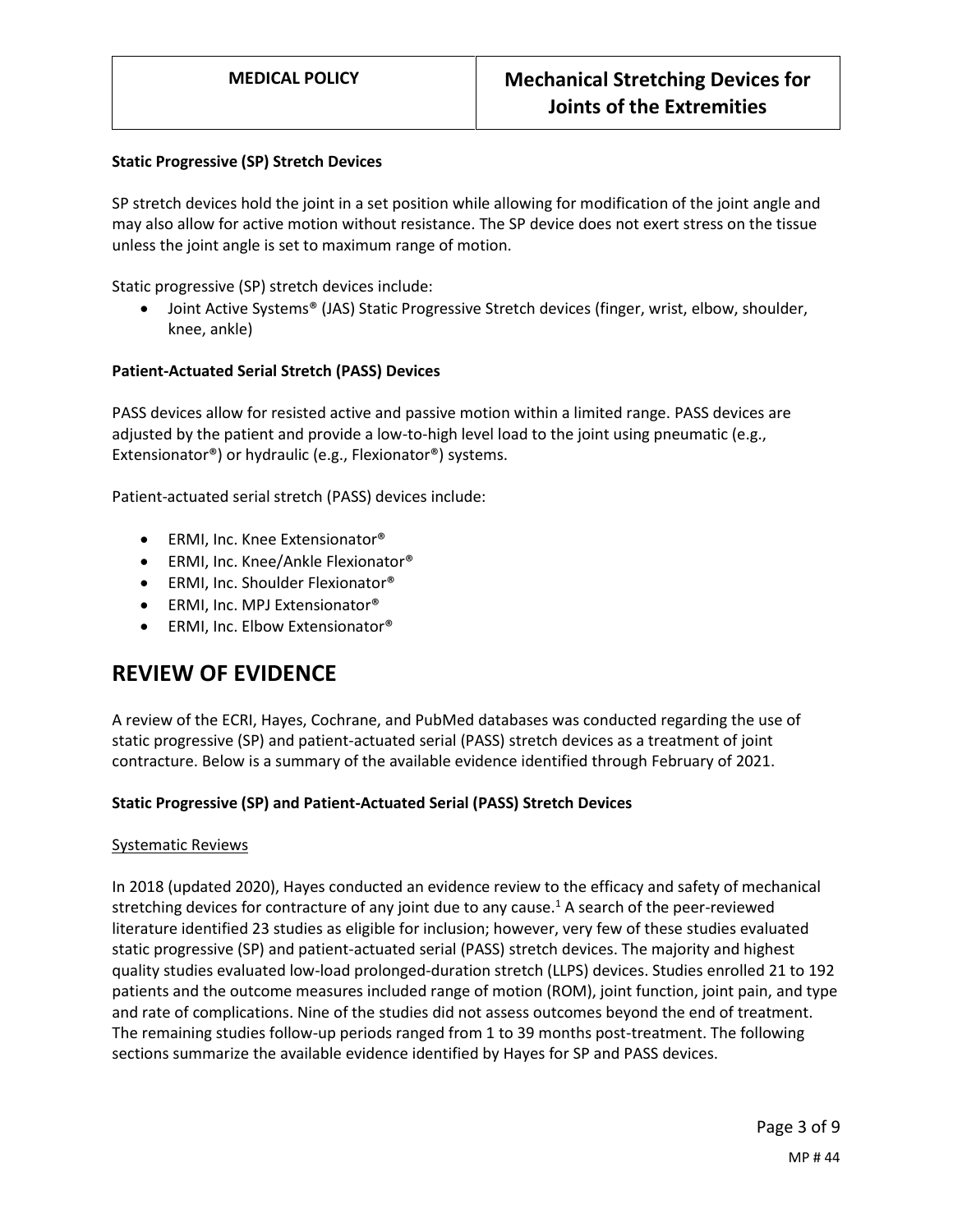#### *Knee*

Of the included studies that evaluated static progressive (SP) stretch devices for the knee (1 prospective, nonrandomized controlled study and 1 prospective uncontrolled study), there was no evidence of longterm treatment benefit. There was a small short-term treatment benefit for SP devices as an adjunct to physical therapy when compared to a static extension regimen. However, Hayes stated, "the difference in ROM was small and may not be clinically meaningful."<sup>1</sup> Only one retrospective study was identified that evaluated PASS for the treatment of knee contractures. The study found no statistically significant difference in mean passive extension.

### *Wrist*

One study (prospective uncontrolled) was identified that evaluated SP stretching devices for the treatment of wrist contracture in 47 patients. The results suggested that SP increases wrist ROM in wrist contractures that no longer improve with physical therapy; "however, the study had several limitations that decreased the study quality—including lack of a control or comparator group, small sample size, criteria determining whether a wrist was refractory to physical therapy not defined, and lack of longterm follow-up—thus precluding definitive conclusions."<sup>1</sup>

#### *Elbow*

One retrospective controlled study involving 42 patients evaluated SP (n=23) or physical therapy (n=19) for the treatment of posttraumatic elbow contracture. The results suggested that SP as an adjunct to physical therapy may not improve elbow ROM but may decrease the need for repeat surgery; however, there were several limitations including the retrospective design, lack of randomization, and lack of blinding. Additionally, the control and experimental groups were not treated the same; thus, Hayes states the "study results have to be interpreted with caution."<sup>1</sup>

Overall, very few studies were available for SP and PASS devices, and the body of evidence was of low quality due to limitations in study design. Due to this limited evidence, systematic review was not possible. Ultimately, Hayes concluded the following:

- D1 for use of low-load prolonged-duration stretch (LLPS) mechanical stretching devices for treatment of finger joint contractures following extensor injury and repair.
- D2 for use of LLPS, static progressive stretch (SPS) or patient-actuated serial stretch (PASS) mechanical stretching devices for treatment of other types of contractures of the finger joint.
- D2 for use of LLPS, SPS, or PASS mechanical stretching devices for treatment of contractures in any other joint for any indication.

### **Static Progressive (SP) Stretch Devices**

### Randomized Controlled Trials (RCTs)

The evidence review identified the following RCTs evaluating SP stretch devices for joint contracture of the elbow, shoulder, and foot.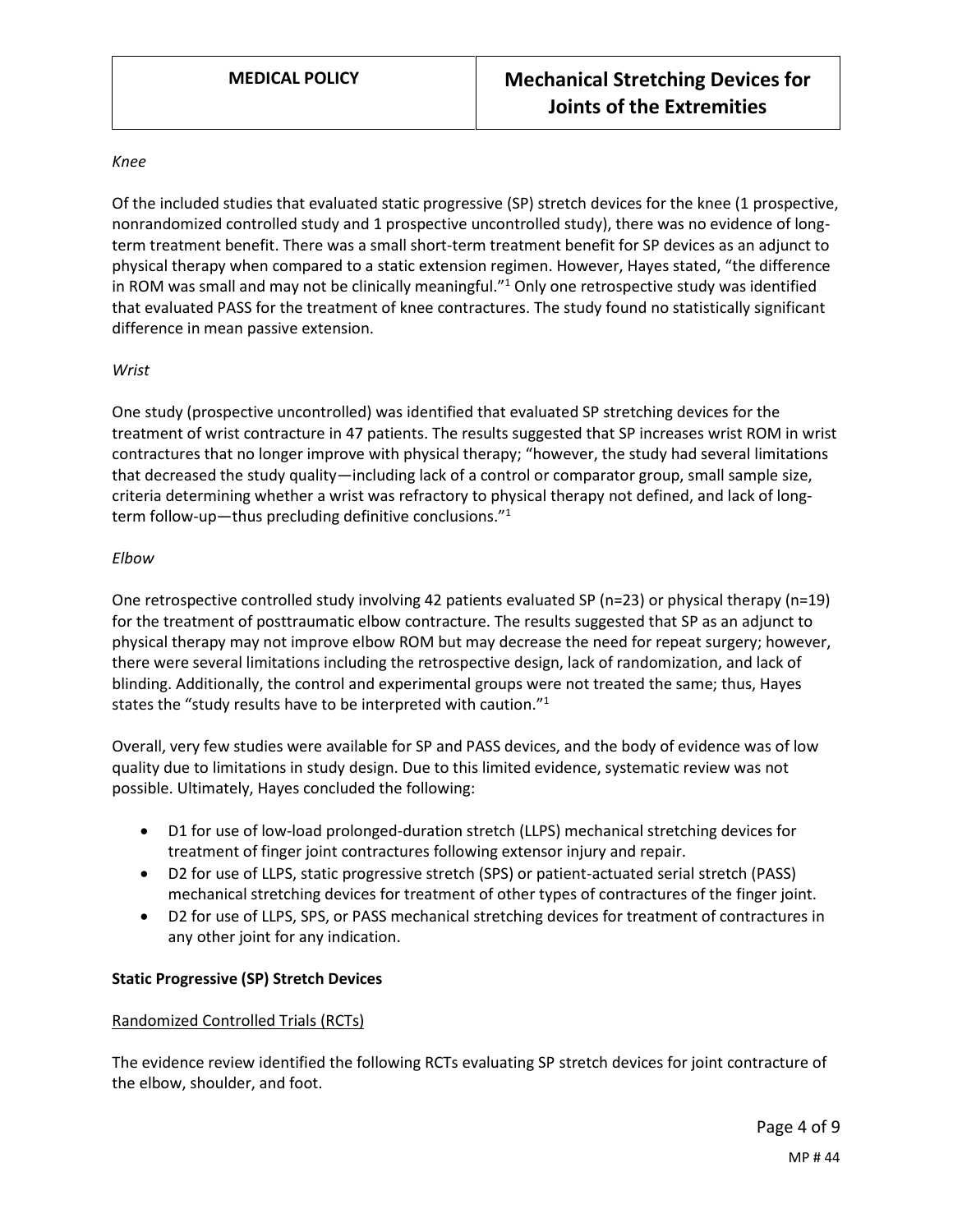In 2014, Ibrahim et al. conducted a prospective randomized study to evaluate the efficacy of a static progressive stretch (SPS) device as an adjunct to physical therapy in treating adhesive capsulitis of the shoulder.<sup>2</sup> A total of sixty patients were randomly assigned to receive three physical therapy sessions per week for 4 weeks with the addition of a SPS device for 4 weeks (experimental group only). The primary outcome was shoulder range of motion and secondary outcome measures were function (measured by the Disabilities of the Arm, Shoulder, and Hand [DASH] questionnaire) and pain (measured using the visual analog scale [VAS]).

The results indicated statistically significant differences between groups for all outcome measures— 0.3 for mean VAS scores, -10.1 for DASH scores, 21.2 degrees for shoulder passive external rotation, 26.4 degrees for shoulder passive abduction, and 27.7 degrees for shoulder active abduction. At 12 months follow-up, the differences between groups were maintained.

Strengths of this study include the randomized controlled design, use of a comparator group. However, limitations are present in the small sample size, lack of blinding, subjective outcome measures, and short follow-up. Although the results suggest SPS devices may have beneficial effects on shoulder joint contracture, the evidence remains insufficient to support long-term efficacy and improvement in patient health outcomes compared to standard therapy or other mechanical stretching devices (e.g., low-load prolonged-duration stretch [LLPS] devices).

 In 2012, Lindenhovius and colleagues conducted a prospective randomized controlled trial of dynamic versus static progressive elbow splinting for posttraumatic elbow stiffness.<sup>3</sup> A total of 66 patients with posttraumatic elbow stiffness were randomized to static progressive splints (n=35) or dynamic splinting (n=31)(e.g., low-load prolonged-duration stretch [LLPS] devices). The primary outcome of interest was function measured using the Disabilities of the Arm, Shoulder, and Hand (DASH) questionnaire at 6 and 12 months follow-up.

There were no statistically significant differences between groups in flexion at any time point. "The average DASH score (dynamic versus static) was 50 versus 45 points at enrollment (p = 0.52), 32 versus 25 points at six months (p < 0.05), and 28 versus 26 points at twelve months after enrollment  $(p = 0.61).$ "<sup>3</sup>

Strengths of this study include the randomized controlled design, use of intention to treat analysis, and use of a comparator group. Methodological limitations are present in the lack of blinding, small sample size, subjective primary outcome measures, and short follow-up period. The authors concluded, "(p)osttraumatic elbow stiffness can improve with exercises and dynamic or static splinting over a period of six to twelve months…there were no significant differences in improvement in motion between static progressive and dynamic splinting protocols..." $3$ 

 In 2010, Sharma et al. conducted a randomized controlled trial to evaluate a static progressive stretch brace as a treatment of pain and functional limitations associated with plantar fasciitis.<sup>4</sup> A total of 13 patients were randomized to either an exercise (control) group (n=8) or a brace (experimental) group (n=9) for an 8-week treatment period and 1-month follow-up. The primary outcomes of interest were pain and functional limitations measured with the Foot Functional Index pain subscale, the American Orthopaedic Foot and Ankle Society Ankle-Hindfoot Scale, and great toe extension motion.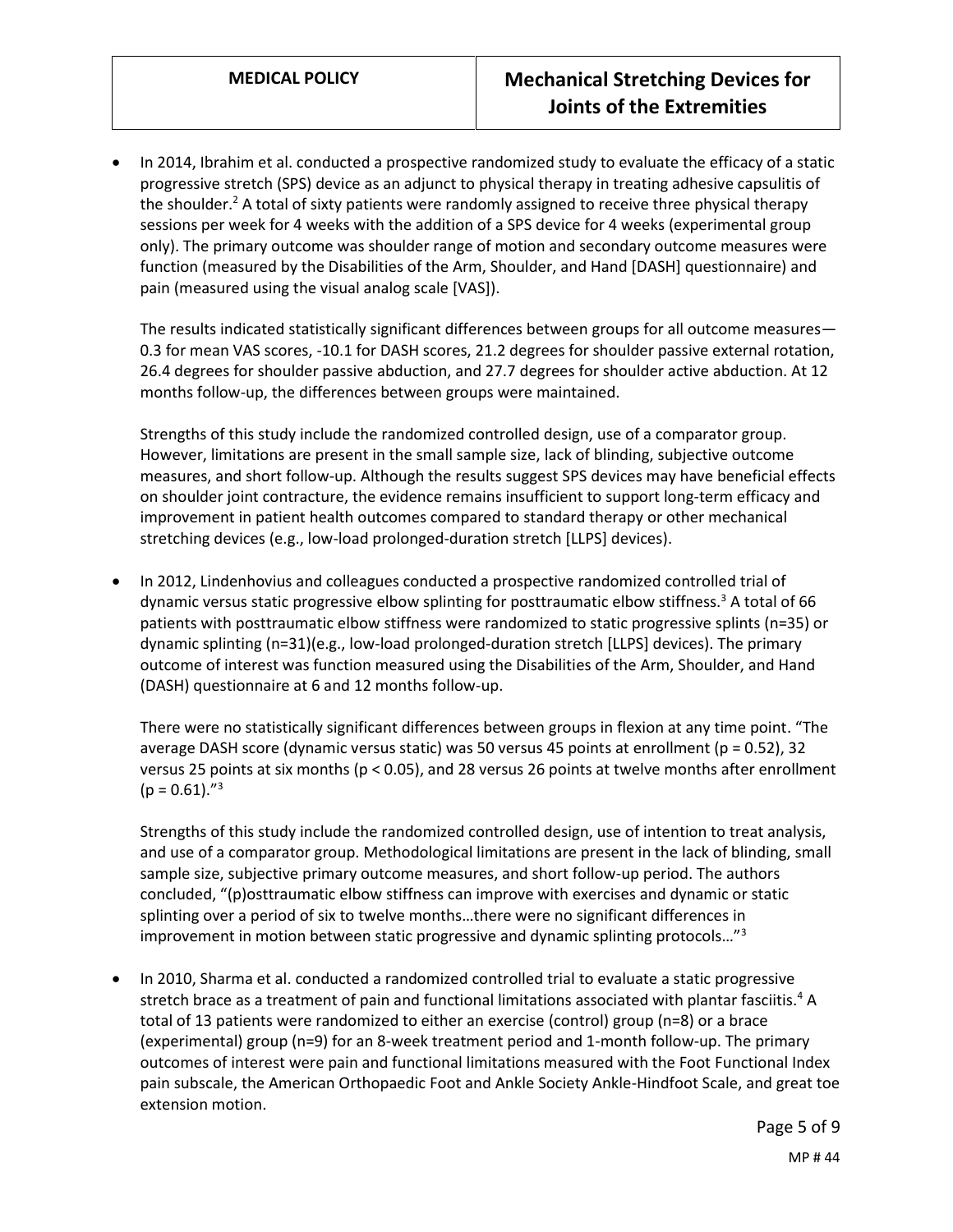Data was only available for 7 subjects in the exercise group and 6 subjects in the brace group. Overall, pain (p=0.04), morning pain (p=0.02), and functional rating (p=0.005) improved in both groups as compared to baseline measures. No changes were seen in either group with great toe extension range of motion.

Strengths of this study include the randomized controlled design and the use of a comparator group. However, significant methodological limitations are present in the very small sample size, lack of blinding, losses to follow-up, and short follow-up period. The authors concluded "(b)oth interventions (static, exercise, and brace stretching) were beneficial for treating pain and functional limitations, suggesting that static progressive stretch brace is an effective alternative option to static stretching exercises for people with plantar fasciitis."<sup>4</sup>

### Nonrandomized Studies

Several additional nonrandomized studies were identified that evaluated SP stretch devices for the treatment of contractures of various joints.<sup>5-12</sup> Although the results of these studies indicate SP stretch devices may be useful in the treatment of joint contracture, significant methodological limitations diminish the validity and reliability of these conclusions. All studies are limited in their design (case series, retrospective nonrandomized studies), small sample sizes, lack of follow-up, lack of a comparator group, and lack of statistical analysis. Additionally, this evidence does not indicate SP stretch devices improve patient health outcomes compared to standard treatment options (e.g., physical therapy).

### **Patient-Actuated Serial Stretch (PASS) Devices**

## Randomized Controlled Trials (RCTs)

In 2012, Papotto and Mills conducted a randomized controlled trial to assess high and low intensity mechanical therapy for the treatment of severe flexion deficits following total knee arthroplasty.<sup>13</sup> A total of 20 patients were randomized to receive high-intensity stretch home mechanical therapy (n=11)(Group 1)(i.e., patient-actuated serial stretch device) or low-intensity stretch home mechanical therapy (n=9)(Group 2). The outcomes of interest included passive knee flexion and functional range of motion.

The high intensity group showed significantly greater gains in both passive knee and flexion outcome scores. "The change in passive knee flexion significantly correlated with the change in outcome scores, and a significantly greater number of patients in the HIS group (91%) were able to achieve a functional range of motion >110° than those in the LIS group (22%,  $p < .001$ ).<sup>"13</sup>

The results of the study indicated that high intensity home mechanical therapy devices are more effective compared to low intensity devices for the treatment of postoperative arthrofibrosis; however, the very small sample size, lack of long-term follow-up, lack of blinding, and lack of intention to treat analysis significantly impact the reliability and validity of this conclusion.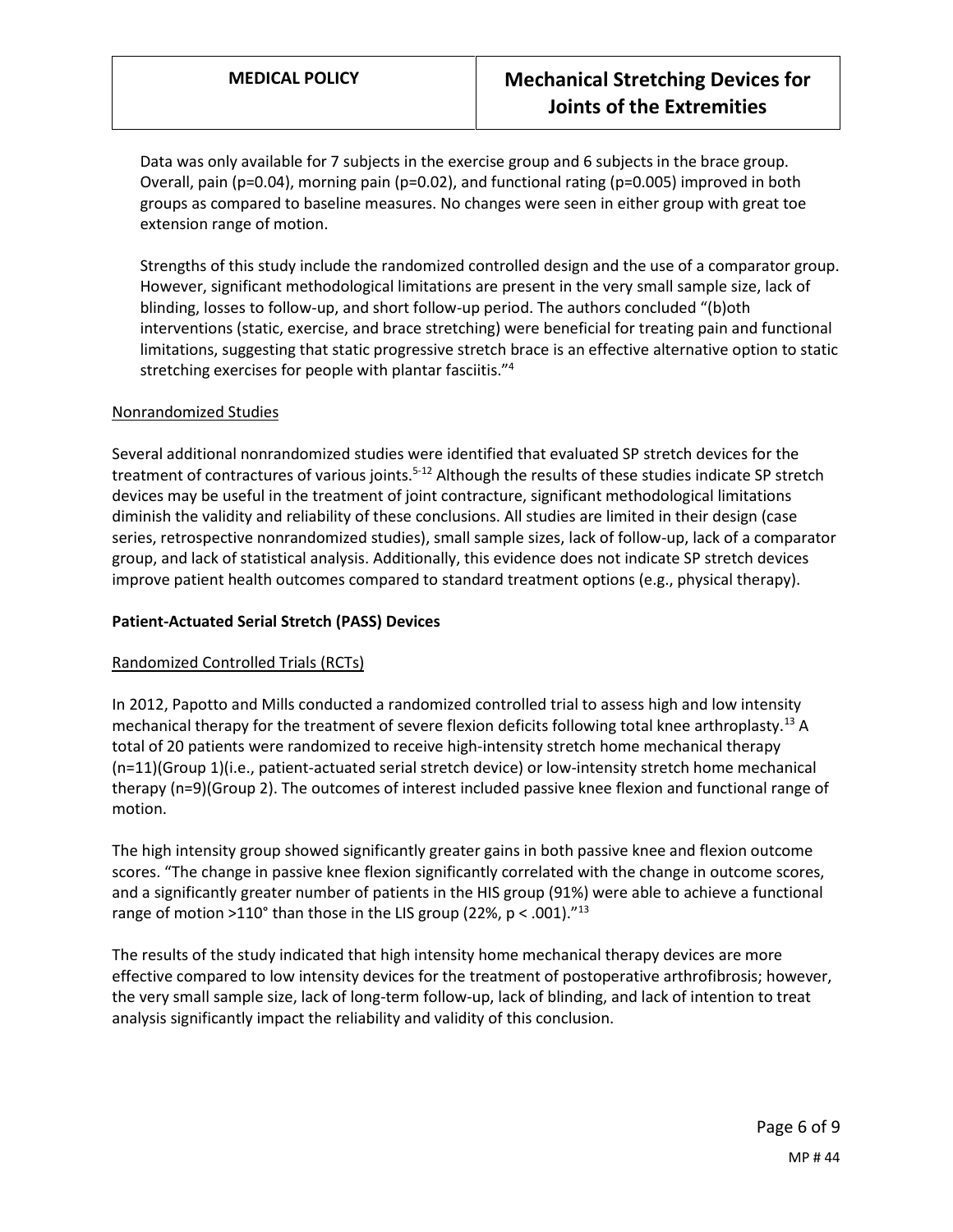### Nonrandomized Studies

The evidence review identified one additional nonrandomized study Branch et al, which evaluated PASS for loss of knee flexion.<sup>14</sup> A total of 34 patients underwent PASS therapy following failure of physical therapy alone. Overall 91.2% (31) patients regained functional flexion (defined as flexion to 115 degrees) after 6.7 weeks. On average, knee flexion progressed during treatment from 70.8 degrees to 130.6 degrees. Two patients required surgical intervention. Although these results indicate PASS may improve knee flexion and reduce the need for surgical intervention, the methodological limitations of this study do not permit meaningful conclusions regarding PASS for knee contractures.

## **CLINICAL PRACTICE GUIDELINES**

No clinical practice guidelines were identified for the use of static progressive (SP) stretch or patientactuated serial stretch (PASS) devices for the treatment of joint contractures.

# <span id="page-6-0"></span>**CENTERS FOR MEDICARE & MEDICAID**

As of February 2021, no Centers for Medicare & Medicaid Services (CMS) coverage guidance was identified which addresses mechanical stretching devices for joints of the extremities.

## **POLICY SUMMARY**

The available peer-reviewed literature demonstrating the effectiveness of static progress (SP) stretch devices is limited. All studies are limited due to small-sample sizes, short follow-up periods, and nonrandomized design; therefore, the impact of SP stretch devices on long-term patient health outcomes remains unknown. Additional studies, of good methodological quality, with longer follow-up periods are required to establish SP stretch devices as a beneficial alternative to physical therapy or low-load prolonged-duration stretch devices. Furthermore, no clinical practice guidelines were identified which assessed SP stretch devices for the treatment of joint contracture.

There is a paucity of peer-reviewed medical literature evaluating patient-actuated serial stretch (PASS) devices. The available evidence is insufficient to demonstrate the safety, efficacy, and long-term health outcomes for the treatment of joint contractures. Additional studies of good methodological quality are required to establish device effectiveness and to determine if PASS devices are superior to physical therapy or other mechanical stretching devices. Furthermore, no clinical practice guidelines were identified which assessed PASS devices for the treatment of joint contracture.

# **INSTRUCTIONS FOR USE**

Company Medical Policies serve as guidance for the administration of plan benefits. Medical policies do not constitute medical advice nor a guarantee of coverage. Company Medical Policies are reviewed annually and are based upon published, peer-reviewed scientific evidence and evidence-based clinical practice guidelines that are available as of the last policy update. The Companies reserve the right to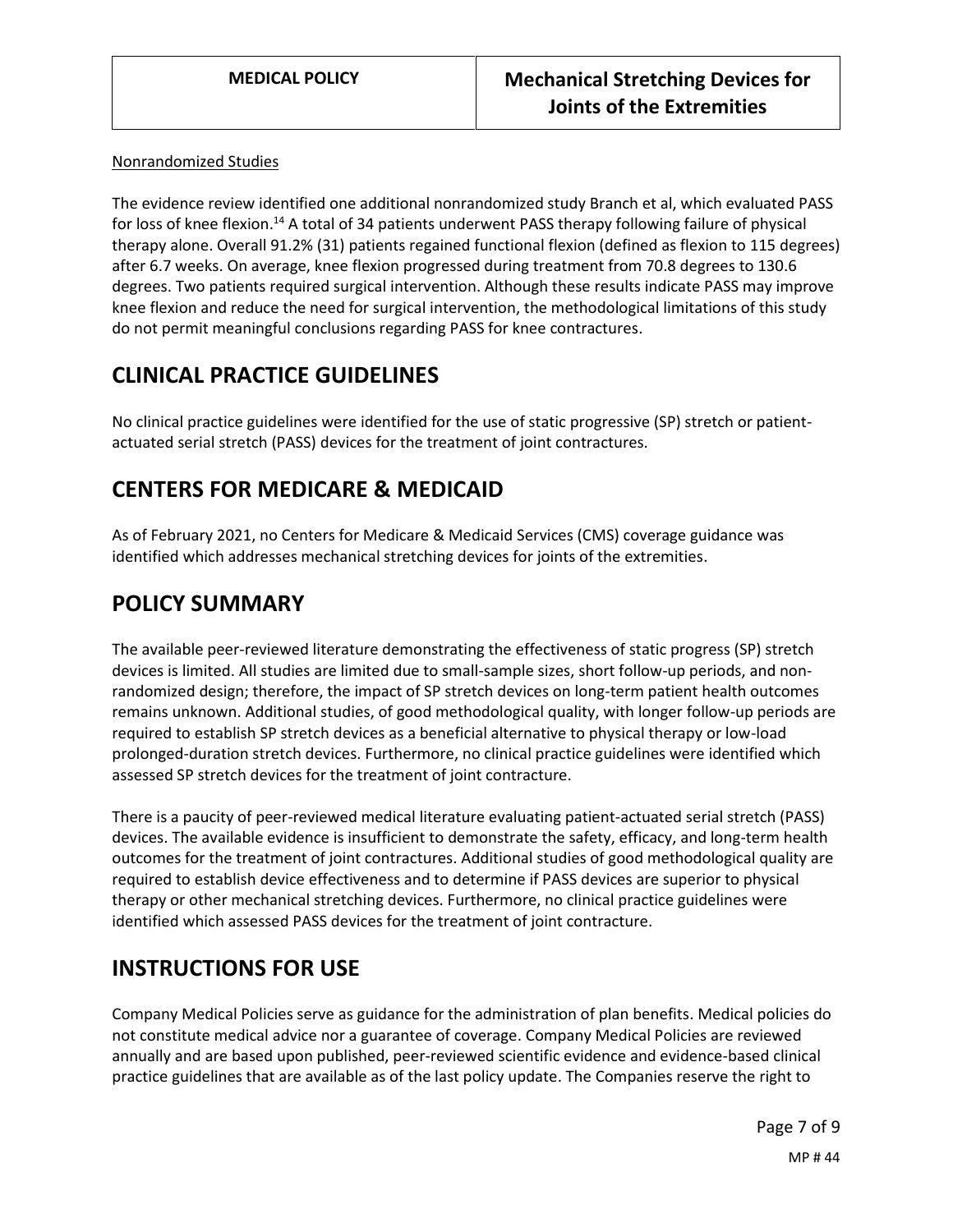determine the application of Medical Policies and make revisions to Medical Policies at any time. Providers will be given at least 60-days notice of policy changes that are restrictive in nature.

The scope and availability of all plan benefits are determined in accordance with the applicable coverage agreement. Any conflict or variance between the terms of the coverage agreement and Company Medical Policy will be resolved in favor of the coverage agreement.

# **REGULATORY STATUS**

### Mental Health Parity Statement

Coverage decisions are made on the basis of individualized determinations of medical necessity and the experimental or investigational character of the treatment in the individual case. In cases where medical necessity is not established by policy for specific treatment modalities, evidence not previously considered regarding the efficacy of the modality that is presented shall be given consideration to determine if the policy represents current standards of care.

## **REFERENCES**

- 1. Hayes | Health Technology Assessment | May 9, 2018 | Mechanical Stretching Devices For The Treatment Of Joint Contractures Of The Extremities | Annual Review: Sep 3, 2020. [https://evidence.hayesinc.com/report/dir.mechanical745.](https://evidence.hayesinc.com/report/dir.mechanical745) Published 2013. Accessed 02/02/2021.
- 2. Ibrahim M, Donatelli R, Hellman M, Echternach J. Efficacy of a static progressive stretch device as an adjunct to physical therapy in treating adhesive capsulitis of the shoulder: a prospective, randomised study. *Physiotherapy.* 2014;100(3):228-234.
- 3. Lindenhovius AL, Doornberg JN, Brouwer KM, Jupiter JB, Mudgal CS, Ring D. A prospective randomized controlled trial of dynamic versus static progressive elbow splinting for posttraumatic elbow stiffness. *The Journal of bone and joint surgery American volume.*  2012;94(8):694-700.
- 4. Sharma NK, Loudon JK. Static progressive stretch brace as a treatment of pain and functional limitations associated with plantar fasciitis: a pilot study. *Foot & ankle specialist.* 2010;3(3):117- 124.
- 5. Bonutti PM, Marulanda GA, McGrath MS, Mont MA, Zywiel MG. Static progressive stretch improves range of motion in arthrofibrosis following total knee arthroplasty. *Knee surgery, sports traumatology, arthroscopy : official journal of the ESSKA.* 2010;18(2):194-199.
- 6. Bonutti PM, McGrath MS, Ulrich SD, McKenzie SA, Seyler TM, Mont MA. Static progressive stretch for the treatment of knee stiffness. *The Knee.* 2008;15(4):272-276.
- 7. Bonutti PM, Windau JE, Ables BA, Miller BG. Static progressive stretch to reestablish elbow range of motion. *Clinical orthopaedics and related research.* 1994(303):128-134.
- 8. Costa CR, McElroy MJ, Johnson AJ, Lamm BM, Mont MA. Use of a static progressive stretch orthosis to treat post-traumatic ankle stiffness. *BMC research notes.* 2012;5:348.
- 9. Johnson AJ, McKenzie SA, Ulrich SD, et al. Assessment of static progressive stretch for the treatment of shoulder stiffness: a prospective case series. *Journal of long-term effects of medical implants.* 2012;22(4):293-303.